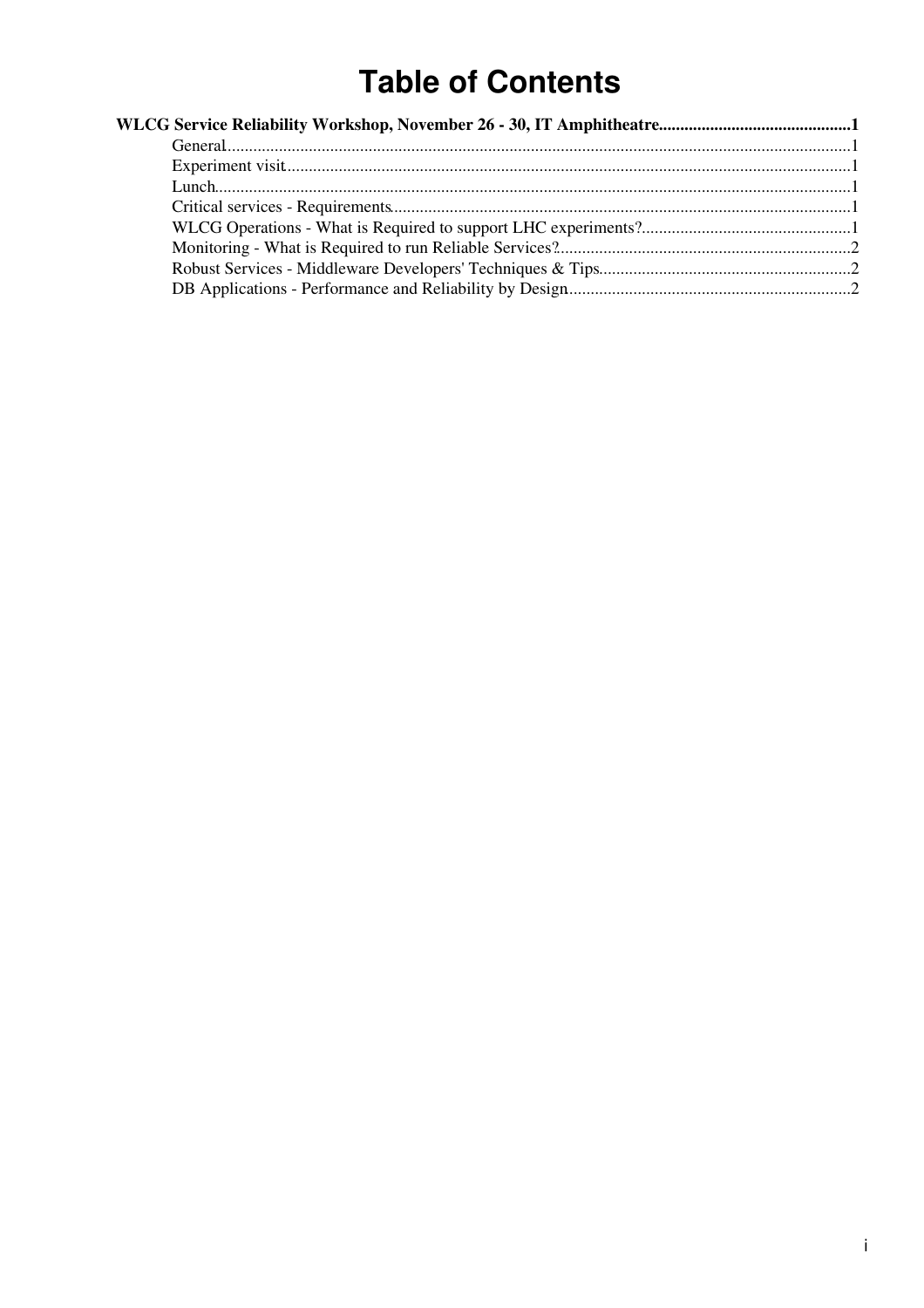# <span id="page-1-0"></span>**WLCG Service Reliability Workshop, November 26 - 30, IT Amphitheatre**

Please use this page to make your suggestions for topics to be covered at this workshop on WLCG Service Reliability

### <span id="page-1-1"></span>**General**

The intention is not to have a packed agenda back-to-back with presentations, but also to allow time for discussions and problem solving.

The outcome of the workshop should be a clear understanding of what needs to be done, by whom and to which specific services to address any significant holes in the overall service. The priorities should be given by the experiments' Critical Services lists and be consistent with what is possible (at the Tier0 and other sites), e.g. in terms of on-call services, expert call out and so forth.

### <span id="page-1-2"></span>**Experiment visit**

A visit to one of the experiments - hopefully CMS this time - will still be possible if we book early enough in advance.

## <span id="page-1-3"></span>**Lunch**

A visit to the [Rajpoute](http://www.rajpoute.fr/en/rest.htm)  $\mathbb{F}$  may also be required.

### <span id="page-1-4"></span>**Critical services - Requirements**

• The [agenda](http://indico.cern.ch/sessionDisplay.py?sessionId=0&slotId=0&confId=20080#2007-11-26) $\sigma$  for this day is already pretty full.

#### <span id="page-1-5"></span>**WLCG Operations - What is Required to support LHC experiments?**

- Interaction between experiment- site- WLCG- EGEE- OSG- operations
- Operations cook-book
- Cross-site problem resolution
- Handling of VO-boxes and other experiment services
- FTS service debugging tools
- Review of (main) Tier1 services (experiment critical services view) against 'Victoria checklist' (to be discussed at October GDB - need to include also issues like: is this service monitored? (basic levels: no contact, high load, (fan count wrong), ..))
- Any DB-related issues to be covered in the morning